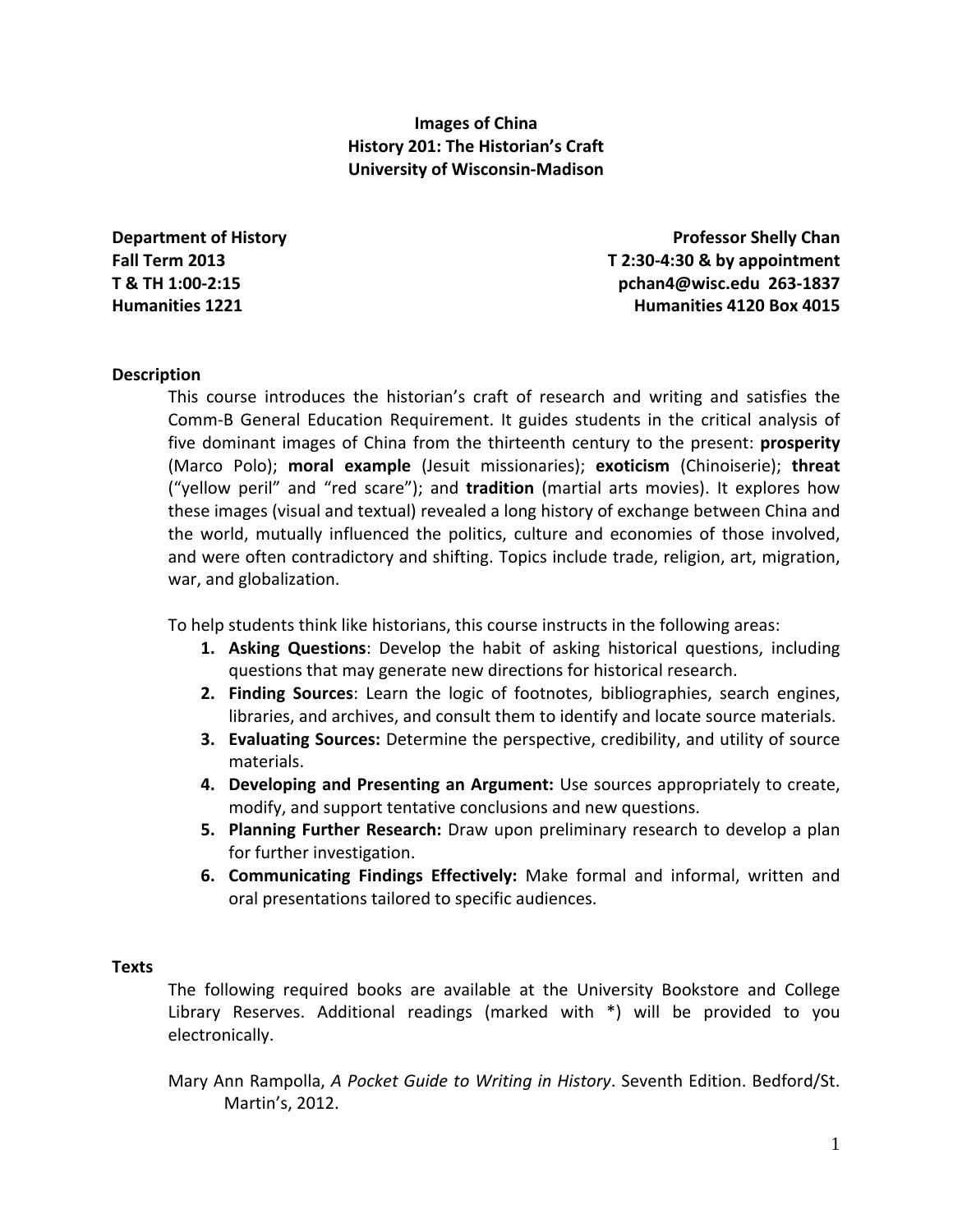- D. E. Mungello, *The Great Encounter of China and the West, 1500‐1800*. Fourth Edition. Rowman & Littlefield, 2013.
- Dong Wang, *The United States and China: A History from the Eighteenth Century to the Present*. Rowman & Littlefield, 2013.

## **Requirements**

| Attendance and Participation | 20% |
|------------------------------|-----|
| <b>Reading Discussion</b>    | 10% |
| Research & Writing Exercises | 60% |
| <b>Oral Presentation</b>     | 10% |

**Attendance and Participation**: Be alert, engaged, and thoughtful. Use of electronic devices is restricted to classroom‐related activities (please!). You will be evaluated on both the quantity and quality of your contributions. Students with more than two unexcused absences will automatically receive zero for this requirement.

**Reading Discussion**: Sign up to lead discussion on one segment's reading with two other students. After giving a brief summary of the reading, you should provide a list of provocative questions or a creative activity to help the class critically examine a particular image of China.

**Research and Writing Exercises**: Complete five papers ranging from 2 to 7 pages including ungraded rough drafts. In addition to closely following the instructions given to you, each final piece must be clearly written, convincingly argued, and complete with citations. You are also responsible for reading a classmate's draft and offering suggestions for improvement. Because revision is the key to good writing, your grade will be taken down a notch for each missed draft. All drafts and final papers must be presented in printed copy.

**Oral Presentation**: Share findings from your research. Include appropriate visual aids maps, pictures, tables, etc. You have 15 minutes to cover research questions, sources, evidence, and argument. Answer questions from the audience after you finish.

Because of the high volume of writing assignments, **no late submissions** will be accepted. Please discuss with me in advance any accommodations that you might need. You are responsible for material covered in any missed class or sent via email to your UW account.

#### **Schedule**

The course is divided into five segments of three weeks each to examine an image of China. Each segment includes time for lectures, discussion, research, drafting, revising, and presentations. Try to plan your tasks accordingly.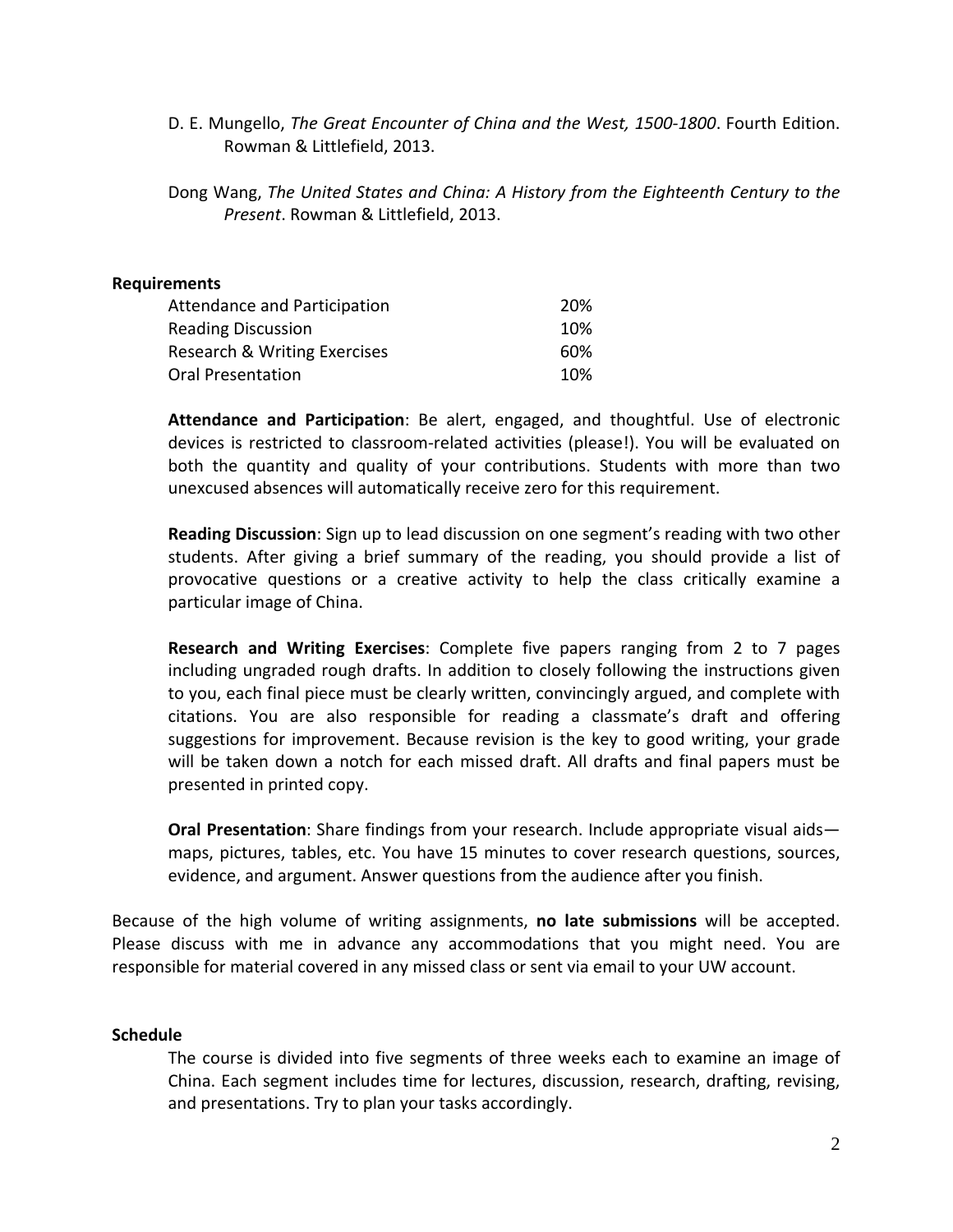Week 1: Sept. 3 & 5

Sept. 3: Course introduction. Meet your classmates. How to take notes. Chinese geography, language, and chronology.

#### *Image 1: Prosperity*

**R&W Exercise (5%)**: What is in an "image"? How may historical sources reveal and conceal information at the same time? Based on assigned reading, write a 2‐page paper to discuss Marco Polo's widely reproduced image of China and its problems. What should the critical historian be aware of? At the library orientation, find a book or article that may address the issues that you identify and explain your choice.

**Reading**: Rampolla, 1‐35; Spence, 1‐18\*; de Rachewiltz, "F. Wood's *Did Marco Polo go to China?* A Critical Appraisal" https://digitalcollections.anu.edu.au/bitstream/1885/41883/1/Marcopolo.html;

Sept. 5: Marco Polo, Medieval Venice, and Mongol China How to ask historical questions. Sign up for reading discussion and oral presentation.

Week 2: Sept. 10 & 12 Sept. 10: Library session I with Lisa Saywell, Memorial Library Room 231 Sept. 12: **Reading Discussion**

Week 3: Sept. 17 & 19

Sept. 17: How to formulate an argument, cite sources, and give an oral presentation. Review a classmate's rough draft. Sept. 19: Turn in revised paper. **Presentations**

*Image 2: Moral Example* 

**R&W Exercise (10%)**: In a 3‐page paper, analyze a primary source by Jesuit missionary Matteo Ricci provided to you by drawing on assigned reading and one additional secondary source that you find. What was Ricci's perception of China? How did others in China and Europe respond to his approach? What made these exchanges possible?

**Reading**: Mungello, 1‐90; Rampolla, 36‐76

Week 4: Sept. 24 & 26 Sept. 24: The Jesuits, Age of Exploration, and Ming China Sept. 26: Matteo Ricci and his 1602 world map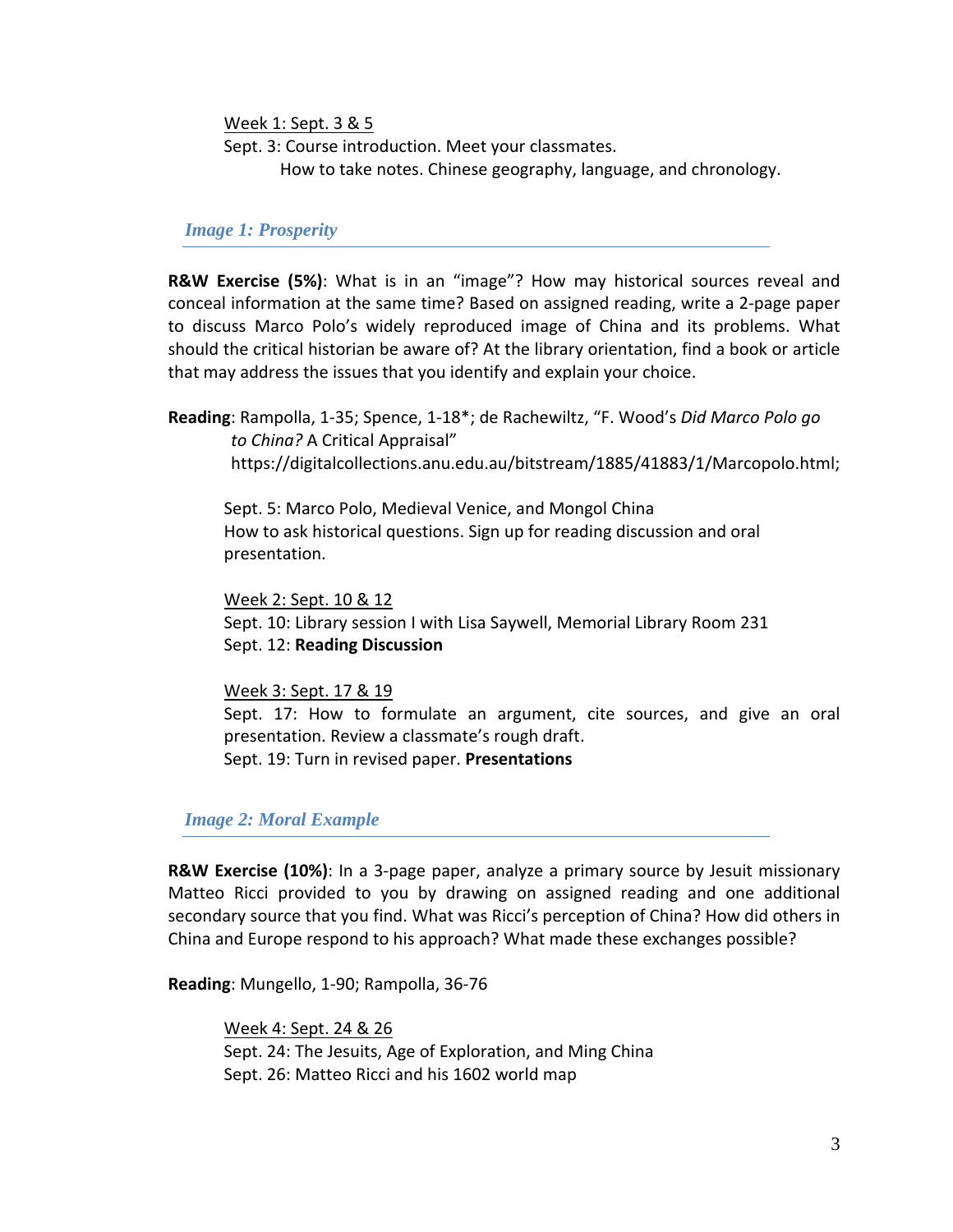Week 5: Oct. 1 & 3 Oct. 1: Writing Center instruction: how to structure a paper and offer feedback. Oct. 3: **Reading Discussion**

Week 6: Oct. 8 & 10

Oct. 8: How to write effectively. Review a classmate's rough draft. Oct. 10: Turn in revised paper. **Presentations**

# *Image 3: Exoticism*

**R&W Exercise (10%)**: Imagine you are a Chazen museum docent who offers public tours of the Chinese porcelain exhibits. Based on assigned reading and three secondary sources that you find, write a text of 3‐5 pages to help visitors appreciate the porcelains in a global historical perspective. You may choose to focus on the porcelains made in China or Europe. Who were the producers? Who demanded the products and why? What does the circulating history of Chinoiserie tell us about Chinese and European societies?

**Reading**: Mungello, 91‐163; Rampolla, 77‐97

Week 7: Oct. 15 & 17 Oct. 15: Chinoiserie in 18‐century Europe Oct. 17: Field Trip to the Chazen Museum

Week 8: Oct. 22 & 24 Oct. 22: Library session II with Lisa Saywell, Memorial Library Room 231 Oct. 24: **Reading Discussion**

Week 9: Oct. 29 & 31 Oct. 29: How to analyze objects and photographs. Review a classmate's rough draft. Oct. 31: Turn in revised paper. **Presentations**

*Image 4: Threat* 

**R&W Exercise (15%)**: Write a 5‐page paper discussing three primary sources from the Wisconsin Historical Society library that represent the "yellow peril" or "red scare" images. Based on assigned reading: 1) compare and contrast the images; and 2) provide the relevant questions and contexts to interpret their meanings and importance.

**Reading**: Wang, 21‐95, 123‐219; Rampolla, 98‐149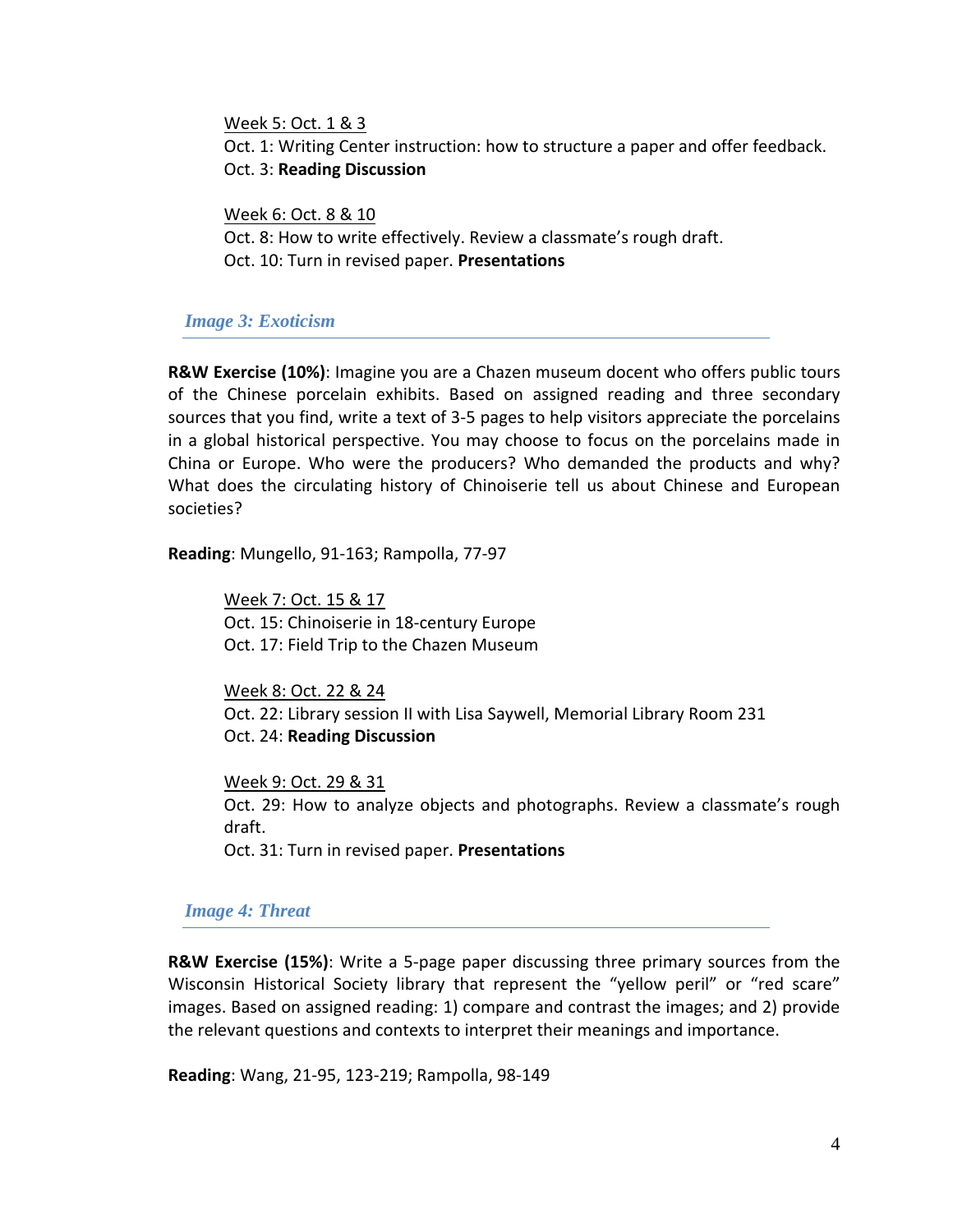Week 10: Nov. 5 & 7 Nov. 5: Yellow Peril and Red Scare in 19<sup>th</sup>-20<sup>th</sup> century U.S. Nov. 7: Visit to the Wisconsin Historical Society I

Week 11: Nov. 12 & 14 Nov. 12: Visit to the Wisconsin Historical Society II Nov. 14: **Reading discussion**

Week 12: Nov. 19 & 21 Nov. 19: How to analyze newspapers and government documents. Review a classmate's rough draft. Nov. 21: Turn in revised paper. **Presentations**

*Image 5: Tradition* 

**R&W Exercise (20%)**: In an essay of 5‐7 pages, evaluate to what extent the film *Crouching Tiger, Hidden Dragon* represents a unique tradition from "China." Make sure that you pay attention to different aspects of the production. How different is it from others in the martial arts genre as well as other types of Hollywood action movies? What contributed to its international success? You must base your argument on three additional secondary sources that you find.

**Reading**: Wang, 245‐330; Christina Klein, "*Crouching Tiger, Hidden Dragon*: A Diasporic Reading"\* and Kenneth Chan, "The Global Return of the Wu Xia Pian (Chinese Sword‐ Fighting Movie): Ang Lee's *Crouching Tiger, Hidden Dragon.*" \*

Week 13: Nov. 26 & 28

Nov. 26: Martial arts cinema (kungfu and wuxia). Film Screening: *Crouching Tiger, Hidden Dragon*. Directed by Ang Lee (2000, 120 min). Nov. 28: Thanksgiving. No class.

Week 14: Dec. 3 & 5 Dec. 2: Screening continued Dec. 4: Guest Lecture: David Bordwell, Professor of Film Studies (To be confirmed). **Reading discussion**

Week 15: Dec. 10 & 12 Dec. 9: How to analyze films. Review a classmate's rough draft. Dec. 11: **Presentations**

**Revised paper is due in my mailbox 4015 on Monday December 16 at 12 pm.**